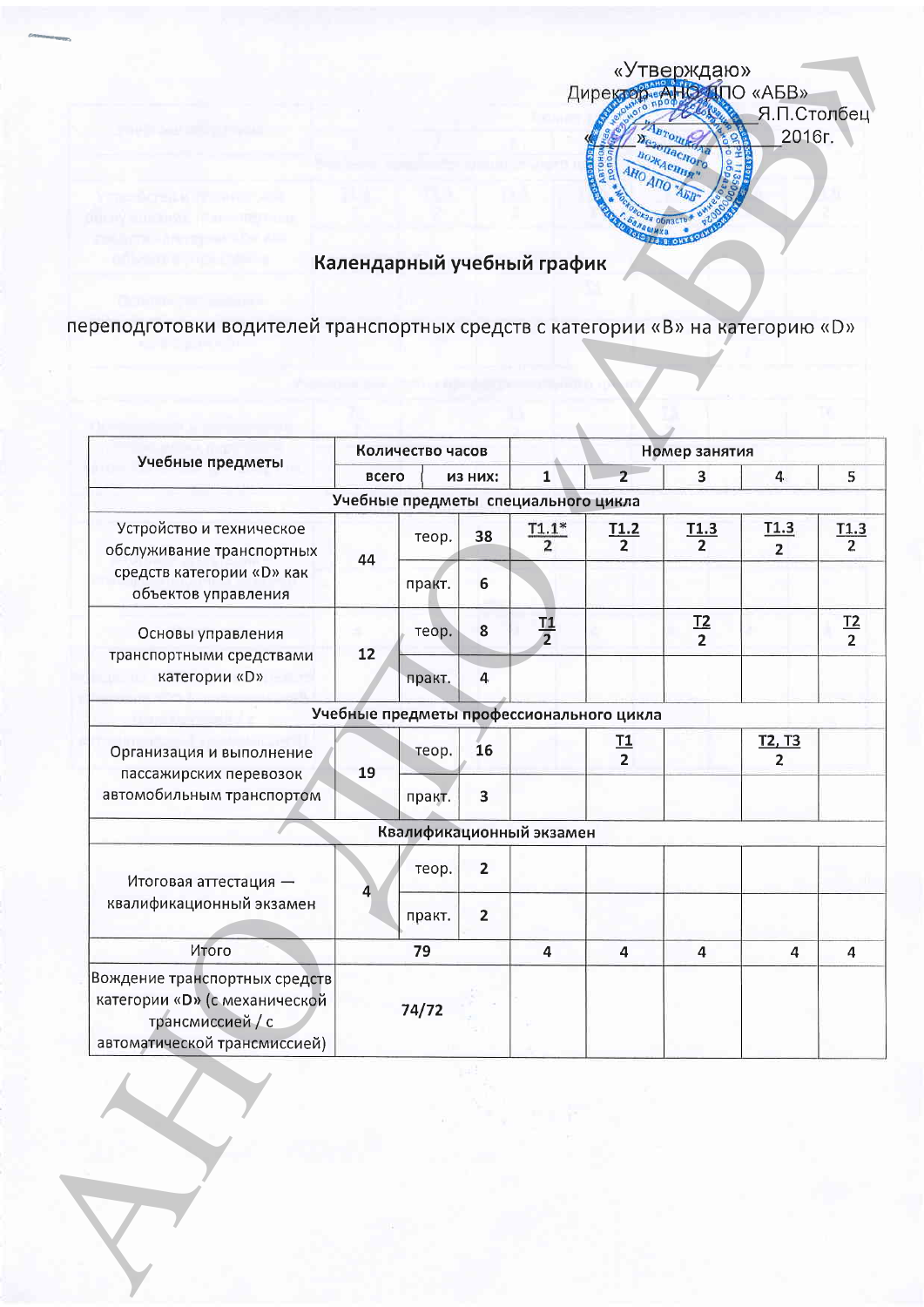| Учебные предметы                                                                                                   | Номер занятия    |                                          |                  |                  |                                    |                                    |                  |  |
|--------------------------------------------------------------------------------------------------------------------|------------------|------------------------------------------|------------------|------------------|------------------------------------|------------------------------------|------------------|--|
|                                                                                                                    | $6\overline{6}$  | $\overline{7}$                           | 8                | $\overline{9}$   | 10                                 | 11                                 | 12               |  |
|                                                                                                                    |                  | Учебные предметы специального цикла      |                  |                  |                                    |                                    |                  |  |
| Устройство и техническое<br>обслуживание транспортных<br>средств категории «D» как<br>объектов управления          | $\frac{11.4}{2}$ | $\frac{11.4}{2}$                         | $\frac{T1.5}{2}$ | $\frac{T1.5}{2}$ | T <sub>1.6</sub><br>$\overline{2}$ | $\frac{11.6}{2}$                   | $\frac{T1.6}{2}$ |  |
|                                                                                                                    |                  |                                          |                  |                  |                                    |                                    |                  |  |
| Основы управления<br>транспортными средствами<br>категории «D»                                                     |                  |                                          |                  | $\frac{T3}{2}$   |                                    |                                    |                  |  |
|                                                                                                                    |                  | $rac{12}{2}$                             |                  |                  |                                    | <b>ТЗ. Зачет</b><br>$\overline{2}$ |                  |  |
|                                                                                                                    |                  | Учебные предметы профессионального цикла |                  |                  |                                    |                                    |                  |  |
| Организация и выполнение<br>пассажирских перевозок                                                                 | $rac{14}{2}$     |                                          | $rac{15}{2}$     |                  | $\frac{TS}{2}$                     |                                    | $rac{T6}{2}$     |  |
| автомобильным транспортом                                                                                          |                  |                                          |                  |                  |                                    |                                    |                  |  |
|                                                                                                                    |                  | Квалификационный экзамен                 |                  |                  |                                    |                                    |                  |  |
| Итоговая аттестация -<br>квалификационный экзамен                                                                  |                  |                                          |                  |                  |                                    |                                    |                  |  |
|                                                                                                                    |                  |                                          |                  |                  |                                    |                                    |                  |  |
| Итого                                                                                                              | 4                | $\overline{4}$                           | 4                | $\overline{4}$   | 4                                  | $\overline{4}$                     | $\overline{4}$   |  |
| Вождение транспортных средств<br>категории «D» (с механической<br>трансмиссией / с<br>автоматической трансмиссией) |                  |                                          |                  |                  |                                    |                                    |                  |  |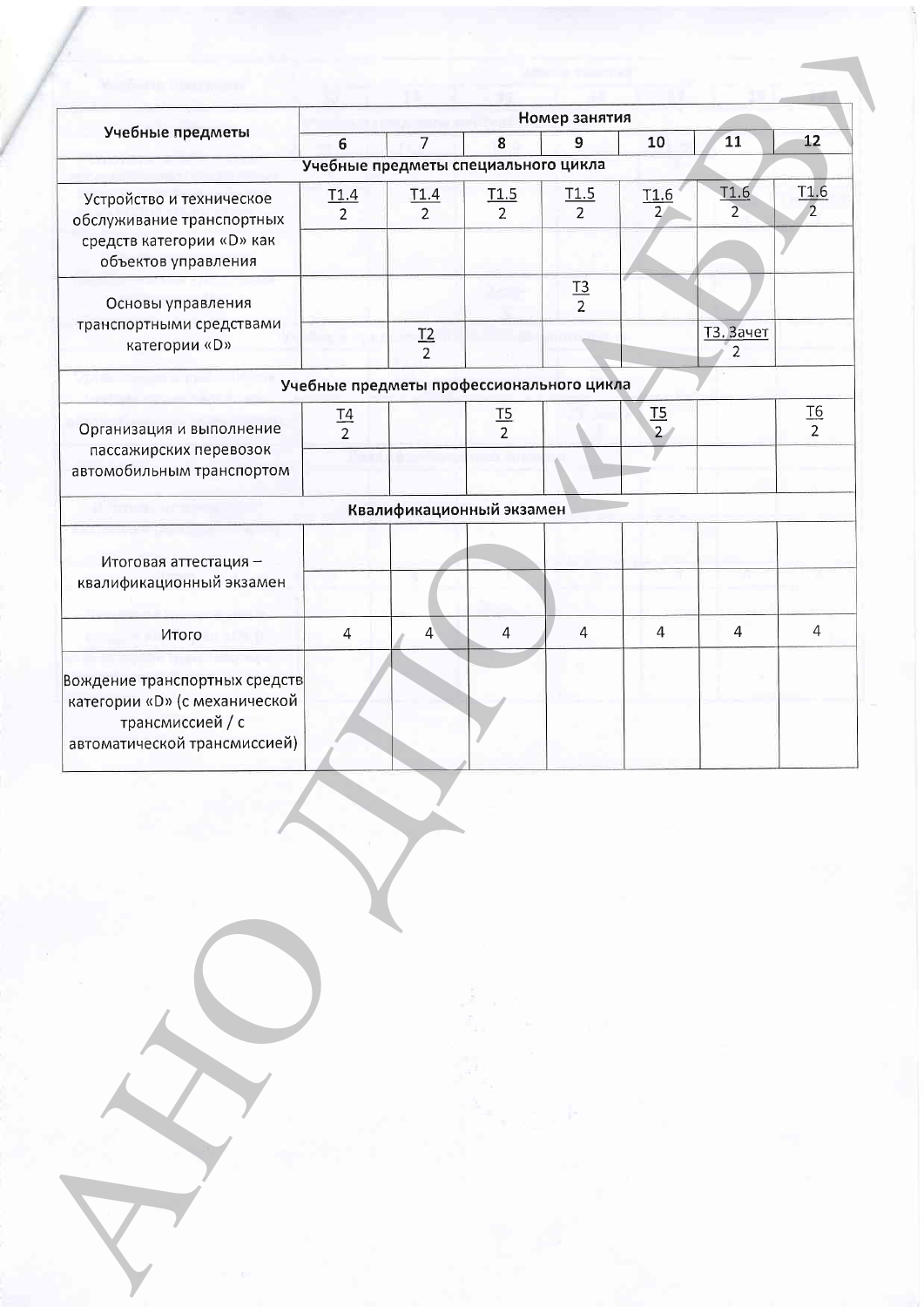|                                                                                                                    | Номер занятия          |                                              |                                          |                       |                 |                |                               |
|--------------------------------------------------------------------------------------------------------------------|------------------------|----------------------------------------------|------------------------------------------|-----------------------|-----------------|----------------|-------------------------------|
| Учебные предметы                                                                                                   | 13                     | 14                                           | 15                                       | 16                    | 17              | 18             | 19                            |
|                                                                                                                    |                        |                                              | Учебные предметы специального цикла      |                       |                 |                |                               |
| Устройство и техническое<br>обслуживание транспортных<br>средств категории «D» как<br>объектов управления          | T1.7<br>$\overline{4}$ | T <sub>1.8</sub><br>$\overline{\phantom{a}}$ | T <sub>1.9</sub>                         |                       | T2.1, T2.2<br>4 |                |                               |
|                                                                                                                    |                        |                                              |                                          |                       |                 | T2.3           | Т2.3. Зачет<br>$\overline{2}$ |
| Основы управления                                                                                                  |                        |                                              |                                          |                       |                 |                |                               |
| транспортными средствами<br>категории «D»                                                                          |                        |                                              | Зачет<br>$\overline{\phantom{a}}$        |                       |                 |                |                               |
|                                                                                                                    |                        |                                              | Учебные предметы профессионального цикла |                       |                 |                |                               |
| Организация и выполнение                                                                                           |                        | $\frac{17,18}{2}$                            |                                          | T9                    |                 |                |                               |
| пассажирских перевозок<br>автомобильным транспортом                                                                |                        |                                              |                                          | <b>Т9. Зачет</b><br>3 |                 |                |                               |
|                                                                                                                    |                        |                                              | Квалификационный экзамен                 |                       |                 |                |                               |
| Итоговая аттестация -                                                                                              |                        |                                              |                                          |                       |                 |                |                               |
| квалификационный экзамен                                                                                           |                        |                                              |                                          |                       |                 |                |                               |
| Итого                                                                                                              | $\overline{4}$         | $\overline{4}$                               | $\Delta$                                 | $\overline{4}$        | $\overline{4}$  | $\overline{4}$ | $\overline{4}$                |
| Вождение транспортных<br>средств категории «D» (с<br>механической трансмиссией / с<br>автоматической трансмиссией) |                        |                                              |                                          |                       |                 |                |                               |